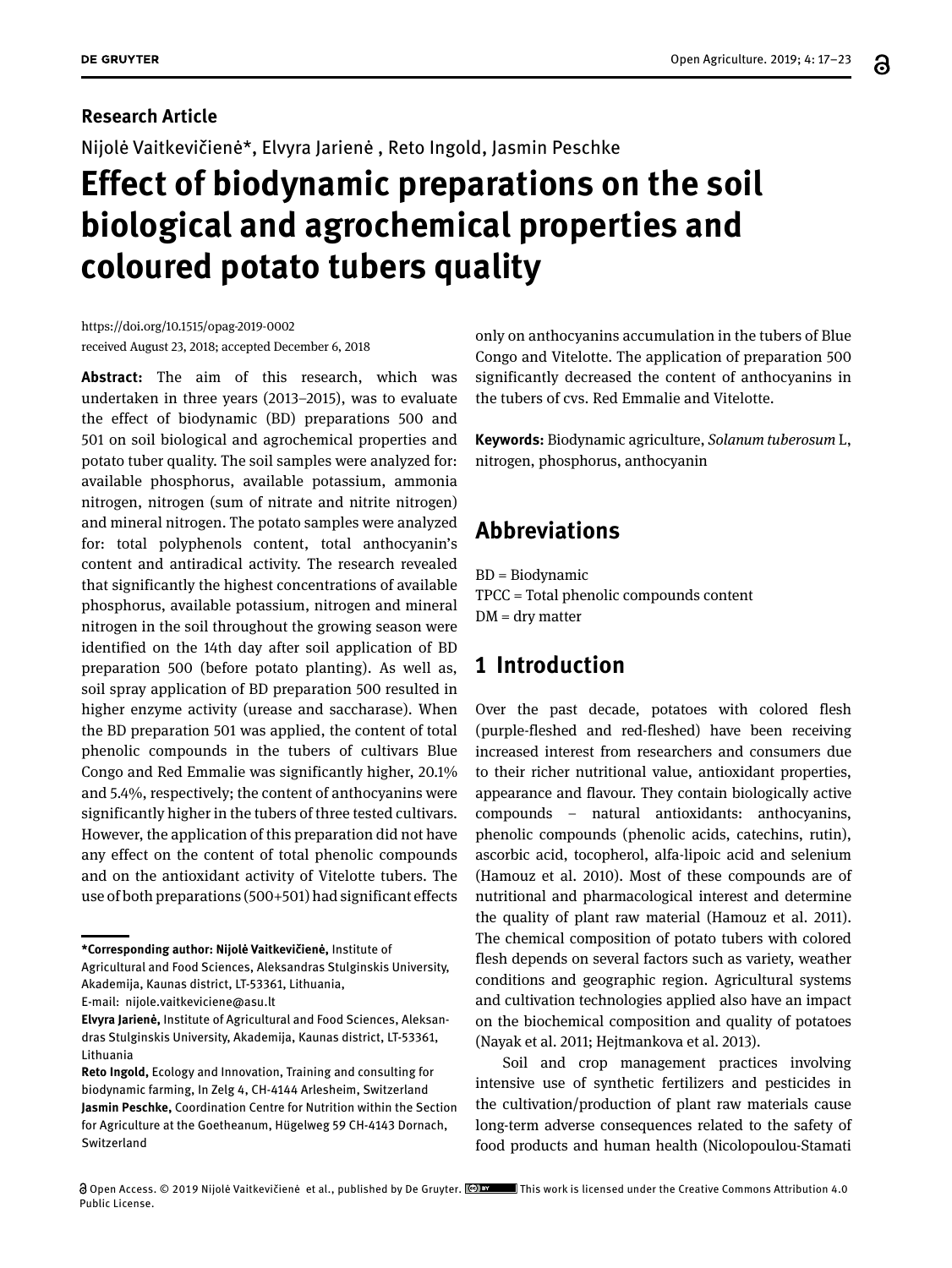et al. 2016; Mie et al. 2017). As a result, the raw materials and products produced and handled without the use of chemical agents are increasingly appreciated by the consumers (Maggio et al. 2008; Gilsenan et al. 2010).

Biodynamic agriculture is a unique system of organic agriculture, which contributes to the development of sustainable farming. The prime objective of the biodynamic agriculture involves the use of natural means to enhance soil enzyme activity (dehydrogenase) and biological diversity in a closed farming cycle, as well as produce safe food products characterised by a high nutritional value (Burkitt et al. 2007; Turinek et al. 2008; Ponzio et al. 2013). However, this system has not been comprehensively researched and applied by farmers yet.

Unlike organic farming, farmers engaged in biodynamic farming use biodynamic (BD) preparations, whose main purpose is to promote metabolism of energy and nutrients, and consequently to improve the nutritional properties of plants and soil quality (Raupp and Konig 1996, Bacchus 2010).

The globally increasing demand for the produce grown in biodynamic farms has prompted the need for scientific research aimed at multi-aspect scientific validation of the effects of BD preparations on the quality of plant raw material. There are very few data in literature describing the effects of BD preparations on the quality characteristics of potato tubers. Therefore the aim of the present study was to to evaluate the effect of BD preparations 500 and 501 on soil biological and agrochemical properties and potato tuber quality.

### **2 Materials and methods**

#### **2.1 Plant material**

The study was conducted using the three cultivars of potato (*Solanum tuberosum* L.) with colored flesh (Blue Congo, Vitelotte – purple flesh and Red Emmalie – red flesh) and biodynamic (BD) preparations used in their cultivation technology.

#### **2.2 Field experiment**

The field experiment was conducted in 2013–2015 on an organic farm in Prienai district (Lithuania). Potatoes were planted in May, and harvested in September. They were fertilised with plant compost (30 t ha<sup>-1</sup>). The chemical composition of plant compost was as follows: concentrations of nitrogen 4.3 g kg−1, available phosphorus 1068.21 mg kg−1, available potassium 801.6 mg kg−1 and  $pH<sub>tot</sub>$  6.69. Weeds were controlled by mechanical measures. The experimental plots were arranged in a randomised design with four replications. The total plot size was 17.5  $m^2$  (5  $\times$  3.5 m) and the size of a harvested plot was 10 m<sup>2</sup> (4  $\times$  2.5 m), the width of the protection zone was 0.5 m.

#### **2.3 Experimental design**

Four experimental treatments were implemented to estimate the effects of the BD preparations. A two-factor experiment was set up: I – three coloured potato cultivars (Red Emmalie, Vitelotte, Blue Congo), II – treatment with BD preparations as field sprays (four treatments): 1 – preparations not used – control treatment; 2 – the soil was sprayed with preparation 500; 3 – potato plants were sprayed twice with preparation 501;  $4 -$  the soil was sprayed with preparation 500, potato plants were sprayed twice with preparation 501. The BD preparations 500 and 501 were purchased from the Demeter certified farm (CvW KG, Internationale Biodynamische Präparatezentrale, Germany). BD preparation 500 is fermented manure. Its composition: available phosphorus  $(P_2O_5)$  – 1751,96 mg kg<sup>1</sup>, available potassium (K<sub>2</sub>O) – 259.20 mg kg<sup>1</sup>, nitrogen – 2.10%, pH – 6.96, urease enzyme activity – 1.56 mg NH<sub>3</sub> 1 g soil per 24 h, saccharase enzyme activity – 32.7 mg glucose 1 g soil per 48 h. BD preparation 501 is quartz crystal rock, ground very finely.

#### **2.4 Soil preparation and analyses**

Soil samples for the determination of the general agrochemical characteristics were taken before the establishment of the trial. To estimate the effects of BD preparations, the soil was sampled 5 times – before the spray application and 7 days, 14 days (before potato planting), 63 days (during potato organogenesis stages VIII–IX) and 126 days (shortly before harvesting) after the spray application with BD preparation 500. In each replication of the treatment, composite soil samples were taken from 5 different places from the arable layer (0–20 cm depth) using a Nekrasov auger. The samples were air-dried, crushed in a porcelain mortar and sieved with a 2 mm sieve. The soil samples were analysed for*:*  available phosphorus  $(P_2O_5)$  concentration mg kg<sup>1</sup> by the CAL method using a spectrophotometer Beckman DU-40; available potassium  $(K_2O)$  concentration mg kg<sup>1</sup> by the CAL method using a flame photometer Corning PC-410; ammonia nitrogen and nitrogen (sum of nitrate and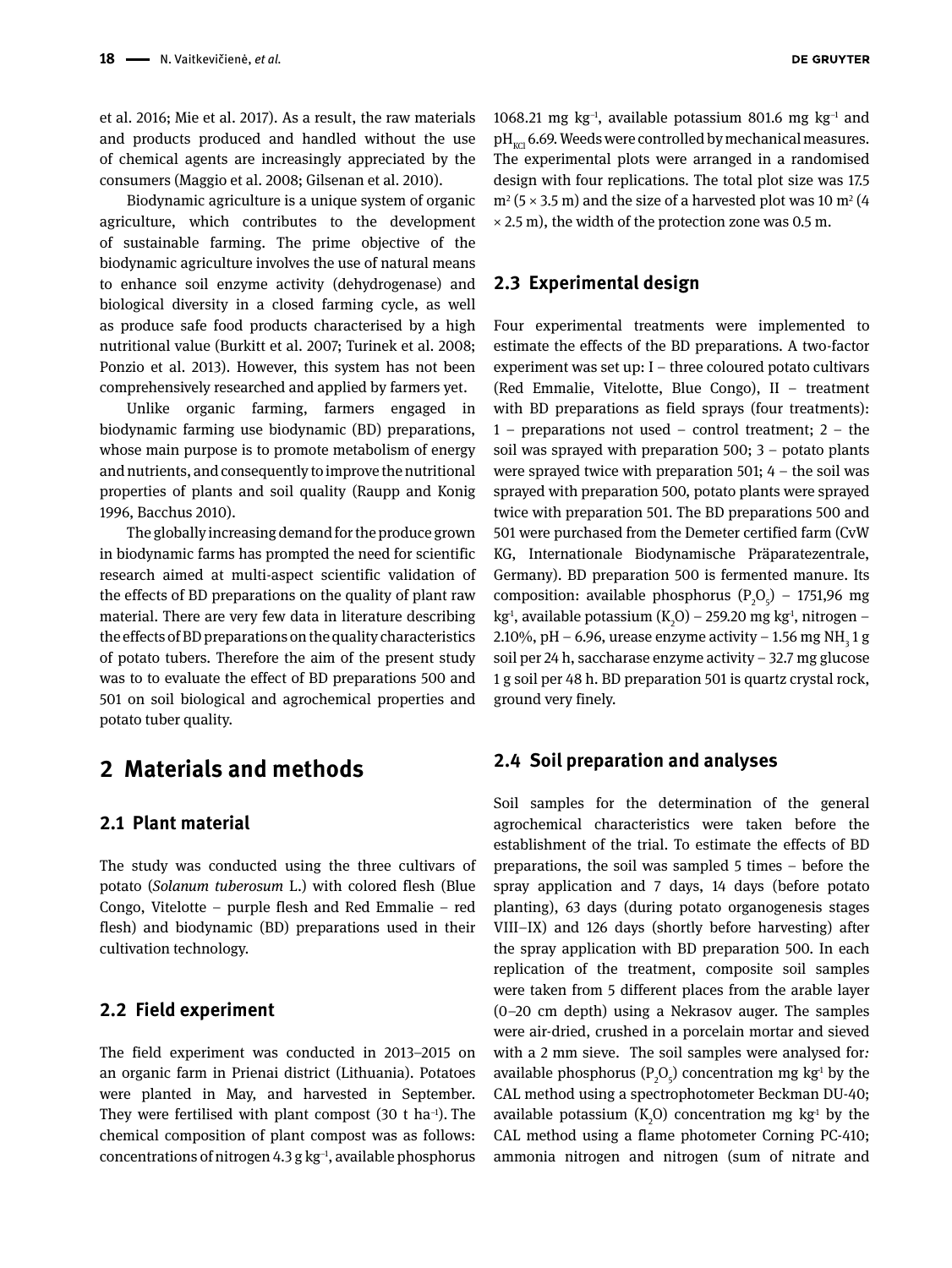nitrite nitrogen) concentrations mg  $kg<sup>1</sup>$  by a flow injection analysis (FIA) spectrometric method using inductively coupled plasma mass spectrometry (ICP-MS, Thermo Finnigan MAT, Germany); mineral nitrogen concentration  $mg \, kg<sup>1</sup>$  was calculated as a sum of nitrogen (nitrate and nitrite) and ammonia nitrogen; activity of soil enzymes – urease was measured after Hofmann and Schmidt (1953) methods and saccharaze – after Hofmann and Seegerer (1950) methods, 4 times - before the spray application and 7 days, 14 days and 126 days after the spray application with BD preparation 500.

### **2.5 Potato tuber quality analyses**

For tuber quality laboratory analyses, 5 kg samples were randomly collected from each plot of a treatment of which a composite 20 kg sample was formed. Potatoes were washed with tap water, dried with the use of paper towels and cut into slices of approximately 10 mm. Slices of raw tubers were frozen at −20°C. The samples were freeze-dried using a lyophilizer (BOC Ltd., Edwards, England, type 5411). Dried slices were ground using an electric grinder (GmbH Retsch, Germany, type GM 200) and packed in plastic boxes and stored under refrigeration at 4°C until further investigation.

The potato samples were analyzed for: total phenolic compounds (mg 100  $g<sup>1</sup>$  dry matter) by the Folin-Ciocalteu colorimetric method (Gao et al. 2000); total anthocyanins (mg 100  $g<sup>1</sup>$  dry matter) by the high-performance liquid chromatography (HPLC) (DIONEX Ultimate 3000, Germering, Germany with a PDA detector, a Cadenza Imtakt C5-C18 (75 x 4.6 mm, 5µm) column with a guard column was used; mobile phase solution:  $A - 4.5\%$  formic acid,  $B -$  acetonitrile, eluent flow-rate 1 ml per min; gradient: 0-1 min 5% (B), 20 min 25% (B), 21 min 100% (B), 26 min 100% (B), 27 min 5% (B)). Column temperature were 30 °C; antiradical activity  $\mu$ mol TE g<sup>1</sup> – by the ABTS radical-cation scavenging method. Antiradical activity of potato extracts were expressed as the trolox equivalent antioxidant capacity (TEAC). Measurement of the antiradical activity was carried out according to Re et al. (1999). The results were expressed in trolox equivalents μmol 1 g dry matter (DM).

#### **2.6 Statistical analysis**

All analyses were replicated four times. The data were statistically processed using the analysis of variance (ANOVA) method from the software package STATISTICA (Statistica 7; StatSoft, Inc., Tulsa, OK, USA). Arithmetical averages of the experimental data were calculated. The statistical significance of differences between the means was estimated by Fisher's LSD test (*P*<0.05).

**Ethical approval:** The conducted research is not related to either human or animal use.

### **3 Results and discussion**

#### **3.1 Soil quality**

Soil fertility is determined by the optimal regime of the major nutrients, such as nitrogen, phosphorus and potassium. When these elements are in short supply in the soil, crops under-perform and yields suffer (Deng et al. 2014). Our research findings suggest that significantly the highest concentrations of available phosphorus, available potassium, nitrogen (sum of nitrate and nitrite nitrogen) and mineral nitrogen in the soil throughout the entire growing season were identified on the  $14<sup>th</sup>$  day after soil application of preparation 500 (before potato planting) (Table 1). From the potato planting until the end of the growing season the contents on nutrients in the soil were decreasing because of the uptake by the plants.

It was found that 14 days after the soil application of preparation 500, the soil contained significantly higher contents of major nutrients: available phosphorus increased by 9.37%, available potassium by 5.66%, nitrogen (sum of nitrate and nitrite nitrogen) by 22.72%, and mineral nitrogen by 16.74% (Table 1). Significantly higher concentrations of available phosphorus, nitrogen (sum of nitrate and nitrite nitrogen) and mineral nitrogen were also established in this treatment 63 and 126 days after application compared with the control treatment (unsprayed soil).

It may be presumed that preparation 500 activates soil microbiological processes during which intensive organic matter mineralization and humification occur. In this way, microorganisms supply plants with nutrients by processing the relatively stable organic compounds into the form which is readily available for plants. Researchers have indicated that sporic bacteria species attributable to *Bacillus* genus predominate in the BD preparation 500 (Giannattasio et al. 2013), which decompose complex organic compounds in the soil.

One of the most important and most accurate soil biological activity indicators is soil enzyme activity. They are the mediators and catalysts of important soil functions that include: decomposition of organic inputs;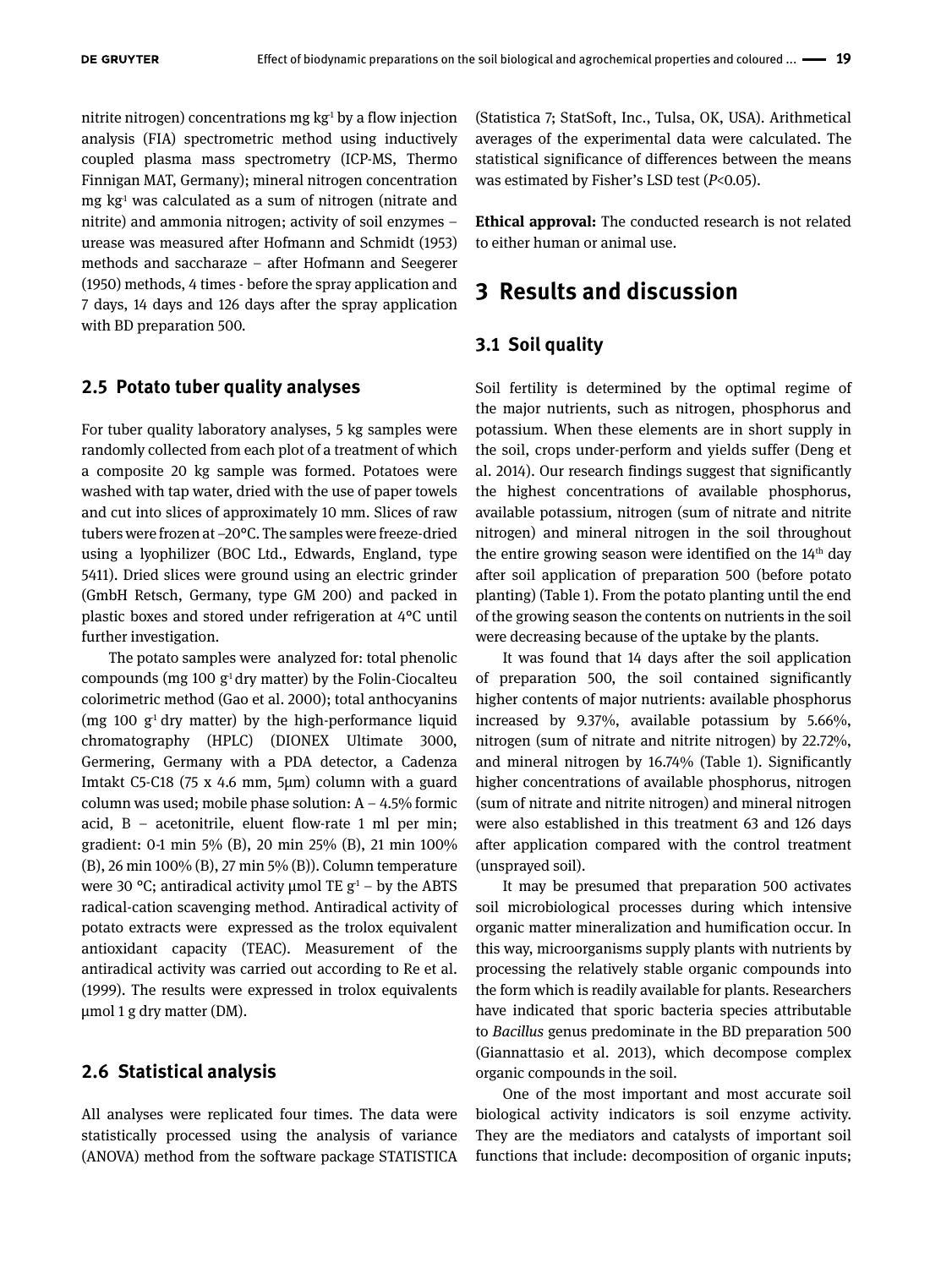#### **Table 1:** The effect of BD preparation 500 on soil agrochemical indicators

|                                                              | Not sprayed                           | Sprayed with P500 |          | Not<br>sprayed | <b>Spraved</b><br>with P 500 | Not<br>sprayed | <b>Sprayed</b><br>with P 500 |
|--------------------------------------------------------------|---------------------------------------|-------------------|----------|----------------|------------------------------|----------------|------------------------------|
| Soil agrochemical indicators                                 | Days after spray application          |                   |          |                |                              |                |                              |
|                                                              | <b>Before</b><br>spray<br>application | 7 days            | 14 days  | 63 days        |                              | 126 days       |                              |
| Available phosphorus, mg $kg-1$                              | 156.52Bb                              | 160.40Bb          | 171.19Aa | 112.64Db       | 129.78Ca                     | 103.20Eb       | 112.83Da                     |
| Available potassium, mg $kg^{-1}$                            | 217.32Bb                              | 222.47Bb          | 229.62Aa | 88.21Ca        | 91.90Ca                      | 79.14Da        | 81.01Da                      |
| Nitrogen (sum of nitrate and nitrite nitrogen), mg $kg^{-1}$ | 13.51Bb                               | 13.38Bb           | 16.58Aa  | 8.81Db         | 10.09Ca                      | 7.36Eb         | 8.40Da                       |
| Ammonia nitrogen, mg $kg-1$                                  | 3.50Ba                                | 3.30Ba            | 3.30Ba   | 4.62Aa         | 4.59Aa                       | 4.06Aa         | 4.14Aa                       |
| Mineral nitrogen, mg $kg^{-1}$                               | 17.03Bb                               | 16.74Bb           | 19.88Aa  | 13.37Db        | 14.71Ca                      | 12.44Eb        | 13.90Da                      |

Note: *factor A* – spray application time: before spray application, 7, 14, 63 and 126 days after spray application; *factor B* – spray application treatment: not sprayed, sprayed with preparation 500 (P 500). The differences between the means of treatments of *factor A* marked by not the same letter (A, B, C, D, E) and between the means of treatments of *factor B* marked by not the same letter (a, b) are significant at *P*<0.05.

transformation of native soil organic matter; release of inorganic nutrients for plant growth (Dick 1997). Our study showed that soil spray application of preparation 500 resulted in higher enzyme activity (Table 2). Seven days after the spray application, the activity of the soil enzymes urease and saccharase insignificantly increased. Significantly higher activity of the tested soil enzymes were recorded 14 and 126 days after the spray application: urease activity increased by 25.00% and 40.54% respectively and that of saccharase by 6.74% and 15.74%, respectively. Researchers maintain that saccharase activity indicates intensification of organic matter mineralization processes in the soil and urease activity is related to the humification processes occurring in the soil (Baležentienė 2014). Other researchers also found that in soil where BD preparation 500 had been applied, the soil enzymes activity in the soil were higher (Carpenter-Boggs et al. 2000; Zaller and Köpke 2004; Juknevičienė 2015).

### **3.2 Potato tubers quality**

The findings of the current research suggest that the total phenolic compounds content (TPCC) in the tubers of the tested cultivars varied from 248.62 to 350.40 mg 100  $g<sup>1</sup>$ DM (Table 3). The TPCC in the tubers of cv. Vitelotte was significantly 23.43% higher than that in the tubers of cv. Blue Congo, and as much as 36.60% higher than that in the tubers of cv. Red Emmalie.

The application of preparation 501 sprayed on the potato plants had significant effects on the accumulation of TPPC only in tubers of cvs. Red Emmalie and Blue Congo cultivars (Table 3). In the tubers of Red Emmalie

the TPCC increased by 5.41% and that in the tubers of Blue Congo by 20.13% compared with the control treatments. Such results can be explained by the fact that the plants assimilate silicon dioxide, which can affect changes in light wavelength and/or light interception in plants (Bacchus 2010)*,* which determines synthesis and accumulation of secondary metabolites in tissue. However, the use of preparation 501 did not have any effect on the TPCC in the tubers of cv. Vitelotte. The scientific literature indicates that individual plant species and even varieties have different mechanisms of silicon absorption (Sahebi et al. 2015). Compared with the control treatment, the preparation 500 showed a trend towards reducing the TPCC in all potato cultivars studied; however, a significant reduction was observed only for tubers of cv. Vitelotte (Table 3). The use of both preparations together (500+501) did not have a significant effect on the TPCC in the tubers of the tested cultivars.

Researchers' opinions on how BD preparations affect the accumulation of phenolic compounds in plants differ. Research has shown that lettuce (Heimler et al. 2012) and mangos (Maciel et al. 2011) sprayed with BD preparations resulted in higher contents of phenolic compounds, compared with the ones grown using chemicals. However, Germany and Switzerland scientists compared the TPCC in wheat grown in biodynamic, ecologic and intensive systems, however, did not establish any significant differences (Langenkamper et al. 2006).

Anthocyanins are members of the flavonoid group of phytochemicals, which are present in various parts of plants. The amount of these compounds in potato tubers may depend on a host of factors, cultivar being one of the key ones (Lachman et al. 2012). Significantly the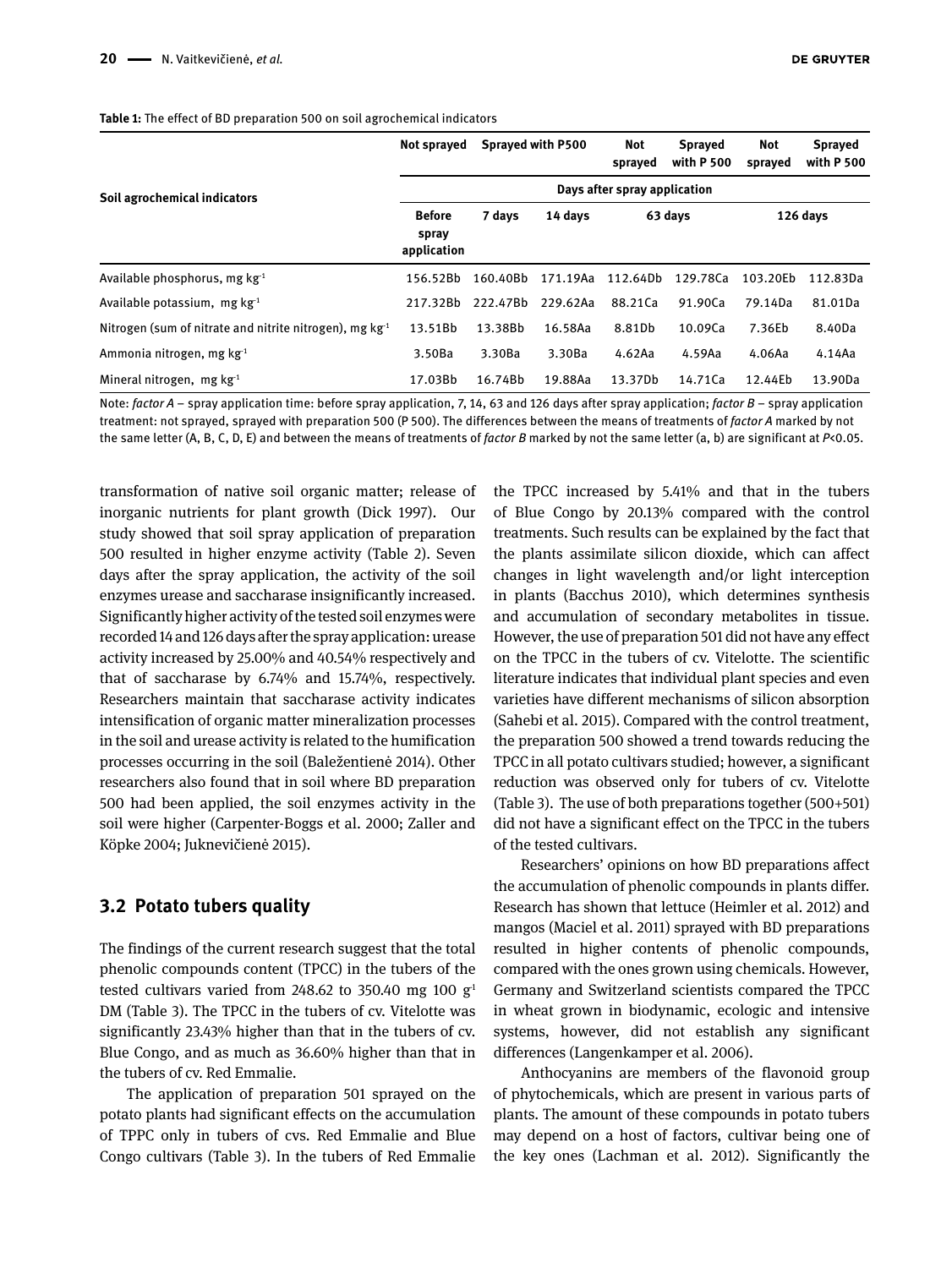#### **Table 2:** The effect of BD preparation 500 on soil enzyme activity

|                                                   | Not sprayed                        | Sprayed with P 500 |         | Not<br>sprayed | Sprayed with<br>P <sub>500</sub> |  |  |
|---------------------------------------------------|------------------------------------|--------------------|---------|----------------|----------------------------------|--|--|
| Soil enzymes                                      | Days after spray application       |                    |         |                |                                  |  |  |
|                                                   | <b>Before spray</b><br>application | 7 days             | 14 davs | 126 days       |                                  |  |  |
| Urease activity, mg NH, 1 g soil per 24 h         | 0.36Cb                             | 0.37Cb             | 0.45Ba  | 0.37Cb         | 0.52Aa                           |  |  |
| Saccharase activity, mg glucose 1 g soil per 48 h | 37.21Bb                            | 37.59Bb            | 39.72Aa | 32.60Cb        | 37.73Ba                          |  |  |

Note: *factor A* – spray application time: before spray application, 7, 14, 63 and 126 days after spray application; *factor B* – spray application treatment: not sprayed, sprayed with preparation 500 (P 500). The differences between the means of treatments of *factor A* marked by not the same letter (A, B, C, D, E) and between the means of treatments of *factor B* marked by not the same letter (a, b) are significant at *P*<0.05.

**Table 3:** The effect of BD preparations 500 and 501 on the total phenolic compounds content (TPCC), total anthocyanins content and antiradical activity in potato tubers with colored flesh

| <b>Potato cultivar</b> | <b>Spray application treatments</b>                                    |                                                      |            |           |  |  |  |  |  |
|------------------------|------------------------------------------------------------------------|------------------------------------------------------|------------|-----------|--|--|--|--|--|
| Not sprayed            | P 500*                                                                 | P 501                                                | P 500*+501 |           |  |  |  |  |  |
|                        |                                                                        | Total phenolic compounds content, mg 100 $g^{-1}$ DM |            |           |  |  |  |  |  |
| 'Red Emmalie'          | 256.51Cb                                                               | 248.62Cb                                             | 270.39Ba   | 268.62Cab |  |  |  |  |  |
| 'Blue Congo'           | 283.89Bb                                                               | 272.70Bb                                             | 341.04Aa   | 282.60Bb  |  |  |  |  |  |
| 'Vitelotte'            | 350.40Aa                                                               | 317.42Ab                                             | 341.68Aa   | 333.63Aa  |  |  |  |  |  |
|                        | Total anthocyanins content, mg 100 $g^{-1}$ DM                         |                                                      |            |           |  |  |  |  |  |
| 'Red Emmalie'          | 157.51Bb                                                               | 134.40Bc                                             | 174.04Ba   | 153.60Bb  |  |  |  |  |  |
| 'Blue Congo'           | 58.19Cc                                                                | 60.20Cc                                              | 93.01Ca    | 70.20Cb   |  |  |  |  |  |
| 'Vitelotte'            | 266.58Ab                                                               | 186.56Ac                                             | 278.78Aa   | 282.10Aa  |  |  |  |  |  |
|                        | ABTS radical-cation scavenging method, $\mu$ mol TE g <sup>-1</sup> DM |                                                      |            |           |  |  |  |  |  |
| 'Red Emmalie'          | 13.60Cb                                                                | 13.12Cb                                              | 15.78Ca    | 14.25Cb   |  |  |  |  |  |
| 'Blue Congo'           | 16.46Bb                                                                | 17.29Bb                                              | 17.59Ba    | 16.32Bb   |  |  |  |  |  |
| 'Vitelotte'            | 24.72Aa                                                                | 18.98Ab                                              | 24.47Aa    | 23.90Aa   |  |  |  |  |  |

Note: \* preparation 500 (P 500) applied on the soil, preparation 501 (P 501) applied on plants. Different capital letters (A, B, C) in the same column and different small letters (a, b, c) in the same row indicate significant differences between cultivars *(factor A)* and spray application treatments *(factor B)* at *P***˂0**.05.

highest anthocyanins content (266.58 mg 100 g<sup>1</sup> DM) was accumulated by the cv. Vitelotte, while the lowest content (58.19 mg 100  $g<sup>1</sup>$  DM) was recorded for the cv. Blue Congo (Table 3). Significant differences in the contents of this pigment were identified between the tested cultivars.

Our research findings suggest that the greatest positive effect on the content of anthocyanins in potato tubers was exerted by the preparation 501 (Table 3). It gave a significant increase (4.58 to 59.84%) in the content of anthocyanins in the tubers of all tested cultivars. Under the effect of the preparations 500+501, the content of anthocyanins significantly increased by 20.64% in the tubers of cv. Blue Congo and by 5.82% in the tubers of cv. Vitelotte compared with the control treatment. However, in the treatment where the soil had been spray applied only with the preparation 500, significantly lower anthocyanins content was determined in the tubers of cvs. Red Emmalie and Vitelotte. Heimler et al. (2012) found a higher content of anthocyanins in Batavia lettuces sprayed with BD preparations. However, research on grapes by Reeve et al. (2005) showed that contents of anthocyanins and phenolic compounds were significantly higher in grapes sprayed with BD preparations in one year only.

The ABTS radical-cation scavenging method was used to estimate the antiradical activity of the bioactive compounds present in potato tubers**.** The highest antiradical activity was identified for the tubers of Vitelotte (24.72 µmol TE  $g<sup>1</sup>$  DM), and the lowest - for the tubers of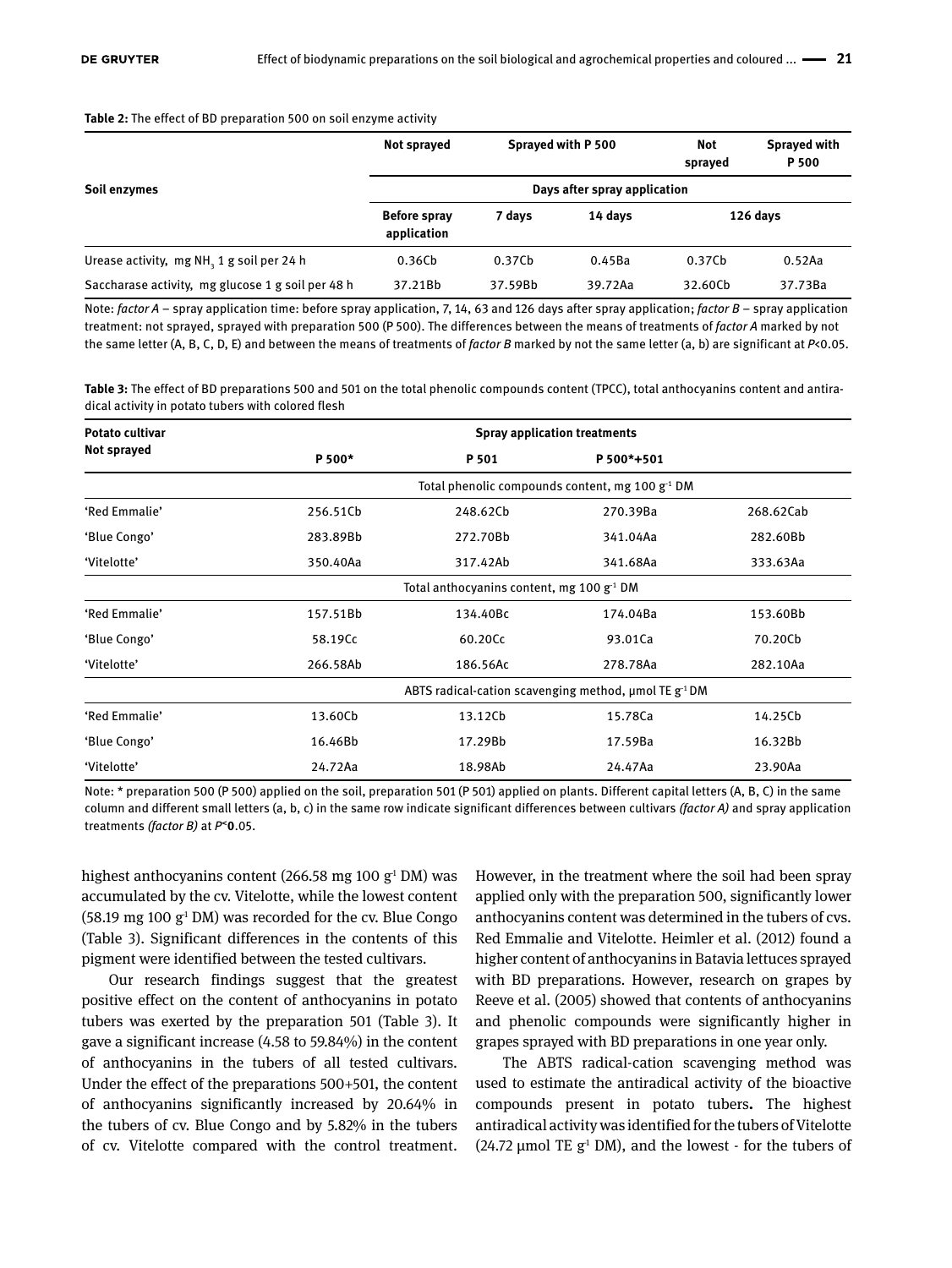Red Emmalie (13.60 µmol TE  $g<sup>1</sup>$  DM) (Table 3). Significant differences in the antiradical activity were established among all the cultivars tested. Higher antiradical activity of Vitelotte tubers, compared with the other cultivars tested can be associated with higher phenolic compounds content in them as well as with the qualitative composition of these compounds.

The findings of the present study suggest that preparation 501 significantly increased the antiradical activity of Red Emmalie and Blue Congo tubers by 1.16 and 1.07 times, respectively, whereas soil application of the preparation 500 reduced the antiradical activity of tubers of all cultivars tested; however, this reduction was significant only in the tubers of Vitelotte (Table 3). The use of both preparations together (500+501) did not have a significant effect on the antiradical activity in the tubers of the all tested cultivars.

Higher antioxidant activity was identified in apples (Carbonaro et al. 2000), mangos (Maciel et al. 2011) and Batavia lettuce (Heimler et al. 2012), which were grown using BD preparations. However, Tassoni et al. (2014) compared the antioxidant activity between white (Albana) and red (Lambrusco) grapes and the wine made from them, grown on biodynamic, ecologic and intensive farms, and did not determine significant differences between the different farming systems.

# **4 Conclusions**

Our results indicated that the use of the preparation 500 stimulated the activity of soil enzymes saccharase and urease and increased the contents of nutrients important for plant growth (available phosphorus, nitrogen (sum of nitrate and nitrite nitrogen) and mineral nitrogen) in the soil.

According to the chemical composition, the tubers of cv. Vitelotte were found to be the most valuable: they accumulated significantly the highest contents of phenolic compounds, anthocyanins and were characterised by the highest antiradical activity.

The application of preparation 501 sprayed on the potato plants had positive effects on the total accumulation of anthocyanins, TPPC as well as antioxidant activity in tubers of Blue Congo and Red Emmalie cultivars. However, in Vitelotte tubers this preparation had no significant effect on the TPPC and on the antioxidant activity. When the combination of both preparations (500+501) were applied, positive effects were shown only for the accumulation of anthocyanins in tubers of Blue Congo and Vitelotte. Application of preparation 500 significantly reduced the content of anthocyanins in the tubers of cvs. Red Emmalie and Vitelotte and the TPPC in the tubers of Vitelotte.

**Conflict of interest:** Authors declare no conflict of interest

### **References**

- Bacchus G.L., An evaluation of the influence of biodynamic practices including foliar-applied silica spray on nutrient quality of organic and conventionally fertilised lettuce (*Lactuca Sativa* L.), J. Org. System., 2010, 5, 4-13
- Baležentienė L., Indicating soil quality using urease and saccharase activity in abandoned grassland and differently managed crop fields, In: Sokolović D., Huyghe C., Radović J. (Eds.), Quantitative traits breeding for multifunctional grasslands and turf, Springer, Dordrecht, 2014
- Burkitt L.L., Small D.R., Mcdonald J.W., Wales W.J., Jenkin M.L., Comparing irrigated biodynamic and conventionally managed dairy farms. 1. Soil and pasture properties, Aust. J. Exp. Agric., 2007, 47, 479-488
- Carbonaro M., Mattera M., Vicoli S., Cappelloni M., Antioxidant power of apples from organic and conventional agriculture and changes during preservation, Riv. Sci. Aliment., 2000, 30 267-274
- Carpenter-Boggs L., Kennedy A., Reganold J., Organic and biodynamic management: effects on soil biology. Soil. Sci. Soc. Am. J., 2000, 64, 1651-1659
- Demeter International. 2013. Handbuch Einführung in die biodynamische präparatearbeit
- Deng G., Liu L.J., Zhong X.Y., Lao C.Y., Wang H.Y., Wang B., et al., Comparative proteome analysis of the response of ramie under N, P and K deficiency, Planta, 2014, 239, 1175-1186
- Dick R.P., Soil enzyme activities as integrative indicators of soil health, In: Pankhurst C.E., Doube B.M., Gupta V.V.S.R. (Eds.), Biological indicators of soil health, CABI Publishing, USA, 1997
- Gao X., Bjork L., Trajkovski V., Uggla M., Evaluation of antioxidant activities of rosehip ethanol extracts in different test systems, J. Sci. Food Agric., 2000, 80, 2021-2027
- Giannattasio M., Vendramin E., Fornasier F., Alberghini S., Zanardo M, Stellin F, et al.,

Microbiological features and bioactivity of a fermented manure product (preparation 500) used in biodynamic agriculture, J. Microb. Biotech., 2013, 23, 644–651

- Gilsenan C., Burke R., Barry-Ryan C., A study of the physicochemical and sensory properties of organic and conventional potatoes (*Solanum tuberosum*) before and after baking, Int. J. Food Sci. Tech., 2010, 45, 475-481
- Hamouz K., Lachman J., Hejtmánková K., Pazderů K., Čížek M., Dvořák P., Effect of natural and growing conditions on the content of phenolics in potatoes with different flesh colour, Plant Soil Envir., 2010, 56, 368-374
- Hamouz K., Lachman J., Pazderů K., Tomášek J., Hejtmánková K., Pivec V., Differences in anthocyanin content and antioxidant activity of potato tubers with different flesh colour, Plant Soil Envir., 2011, 57, 478-485